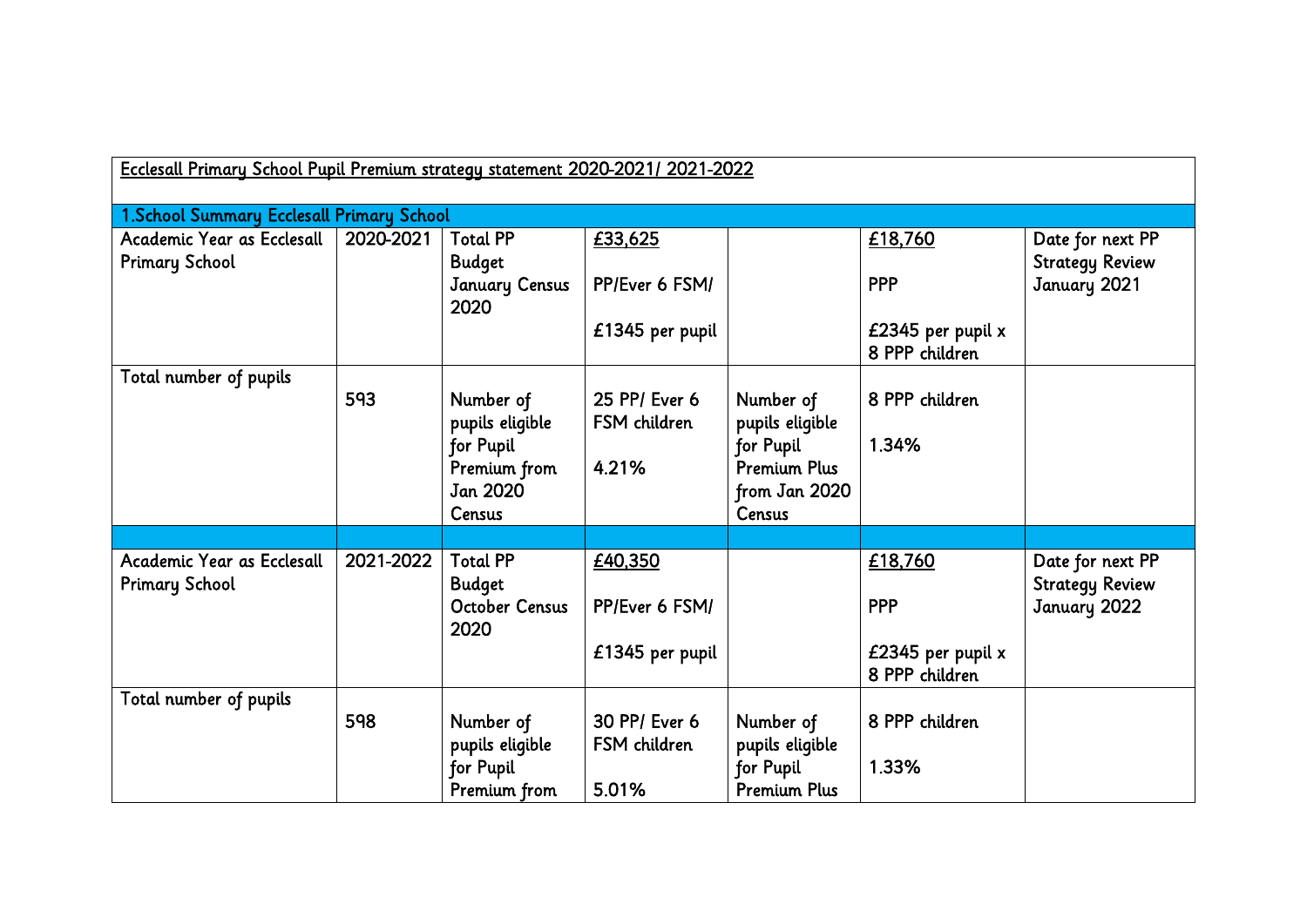|                                                                       | Oct 2020<br>Census                                                                       | from Jan 2021<br>Census            |  |  |  |  |  |
|-----------------------------------------------------------------------|------------------------------------------------------------------------------------------|------------------------------------|--|--|--|--|--|
| 2. 2A/Current attainment (KS1 Y2 Teacher assessment levels) July 2020 |                                                                                          |                                    |  |  |  |  |  |
|                                                                       | Pupils eligible for PP/ PPP / Ever 6 PP<br>(our school) very low numbers<br>(8 children) | (National average 2019 all pupils) |  |  |  |  |  |
|                                                                       |                                                                                          |                                    |  |  |  |  |  |
| Reading at expected levels                                            | 75% (6 children: 1 PPP and 5 PP)                                                         | 75%                                |  |  |  |  |  |
| Reading at greater depth                                              | 0%                                                                                       | 25%                                |  |  |  |  |  |
| Writing at expected levels                                            | (4 children: 1 PPP and 3 PP)<br>50%                                                      | 69%                                |  |  |  |  |  |
| Writing at greater depth                                              | 0%                                                                                       | 15%                                |  |  |  |  |  |
| Maths expected levels                                                 | 62.5% (5 children: 1 PPP and 4 PP)                                                       | 76%                                |  |  |  |  |  |
| Maths at greater depth                                                | $0\%$                                                                                    | 22%                                |  |  |  |  |  |
|                                                                       |                                                                                          |                                    |  |  |  |  |  |
| 2. 2B/Current attainment (KS2 Y6 Teacher assessment levels) July 2020 |                                                                                          |                                    |  |  |  |  |  |
|                                                                       |                                                                                          |                                    |  |  |  |  |  |
|                                                                       | Pupils eligible for PP/ PPP / Ever 6 PP                                                  | (National average 2019 all pupils) |  |  |  |  |  |
|                                                                       | (our school) very low numbers                                                            |                                    |  |  |  |  |  |
|                                                                       | (7 children)                                                                             |                                    |  |  |  |  |  |
| Reading at expected levels                                            | 58% 4 PP children                                                                        | 73%                                |  |  |  |  |  |
| Reading at greater depth                                              | 29% 2 PP children                                                                        | 27%                                |  |  |  |  |  |
| Writing at expected levels                                            | 71% 5 PP children                                                                        | 78%                                |  |  |  |  |  |
| Writing at greater depth                                              | 0%                                                                                       | 20%                                |  |  |  |  |  |
| Maths expected levels                                                 | 43% 3 PP children                                                                        | 79%                                |  |  |  |  |  |
| Maths at greater depth                                                | 14% 1 PP children                                                                        | 27%                                |  |  |  |  |  |
|                                                                       |                                                                                          |                                    |  |  |  |  |  |
|                                                                       |                                                                                          |                                    |  |  |  |  |  |
|                                                                       |                                                                                          |                                    |  |  |  |  |  |
|                                                                       |                                                                                          |                                    |  |  |  |  |  |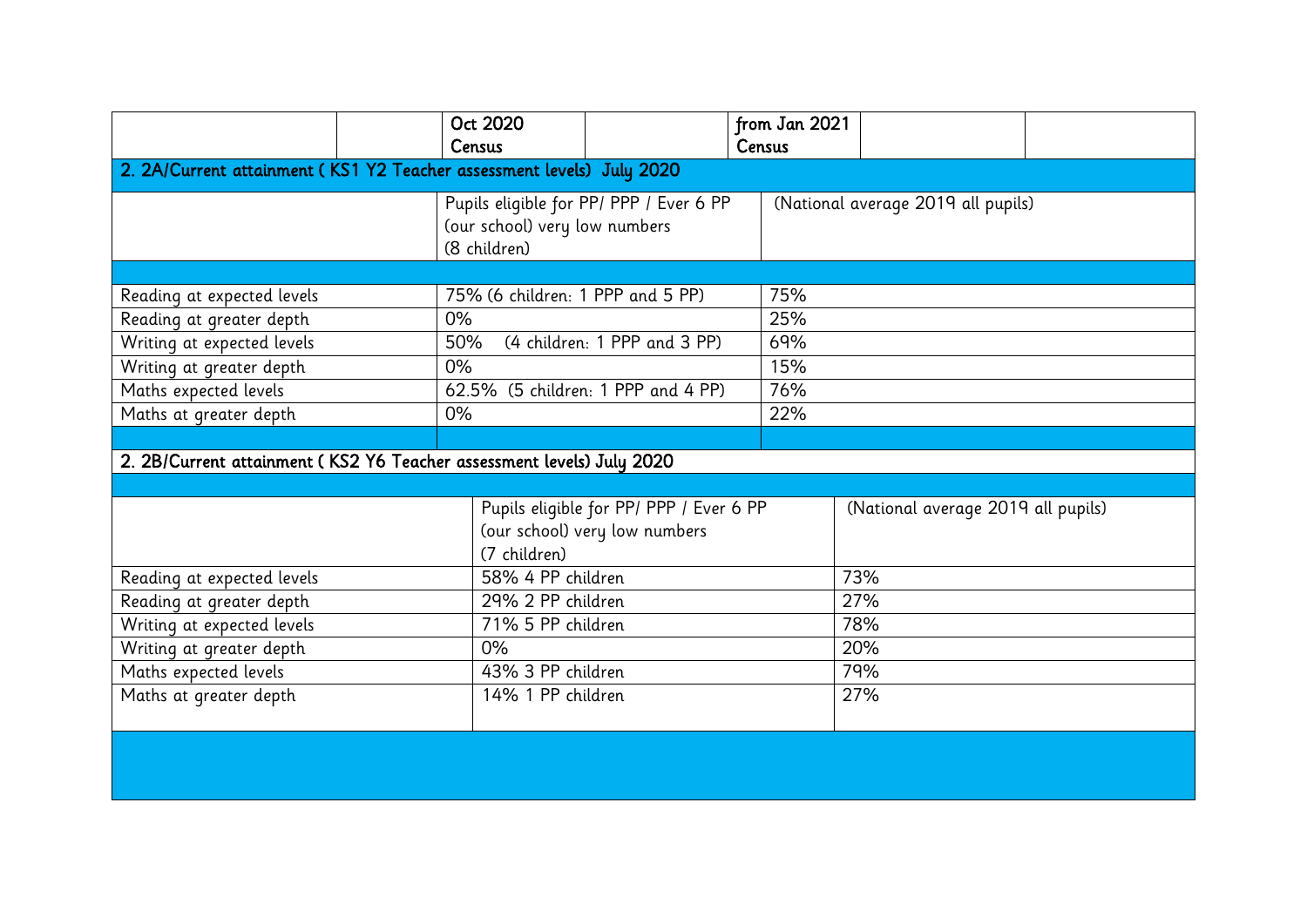| 3. Barriers to future attainment (for pupils eligible for PP)                                    |  |  |  |
|--------------------------------------------------------------------------------------------------|--|--|--|
| Due to very low numbers, focus is on individual needs and this report highlights general issues. |  |  |  |
| Further details are available in school.                                                         |  |  |  |
| In-school barriers. Termly meetings between parents/class teacher to identify a plan of needs.   |  |  |  |
| Co-mobility of needs eg PP/SEN/EAL/ME leads to more complex learning needs.                      |  |  |  |
| External barriers (issues which also require action outside school such as low attendance rates) |  |  |  |
| Some children limited opportunities regarding experiences e.g; attendance at clubs               |  |  |  |

|                             | 4. Outcomes (desired outcomes and how they will be measured)                                                                   |                   |                                                                    |                   |                                         | <b>Success Criteria</b>                  |  |  |
|-----------------------------|--------------------------------------------------------------------------------------------------------------------------------|-------------------|--------------------------------------------------------------------|-------------------|-----------------------------------------|------------------------------------------|--|--|
| A.                          | Good or better academic progress from individual starting points, diminishing any                                              |                   | Measured by SAT results 2019 and                                   |                   |                                         |                                          |  |  |
|                             |                                                                                                                                |                   | difference between our disadvantaged pupils and others nationally. |                   |                                         | Teacher assessments 2020 and tracking of |  |  |
|                             |                                                                                                                                |                   |                                                                    |                   | individuals through our performance and |                                          |  |  |
|                             |                                                                                                                                |                   |                                                                    |                   | assessment data                         |                                          |  |  |
|                             |                                                                                                                                |                   |                                                                    |                   |                                         |                                          |  |  |
| B                           | Ensure health and wellbeing of disadvantaged pupils is positive                                                                |                   |                                                                    |                   | Parent/child feedback in meetings       |                                          |  |  |
|                             | 5. Planned expenditure                                                                                                         |                   |                                                                    |                   |                                         |                                          |  |  |
|                             |                                                                                                                                |                   |                                                                    |                   |                                         |                                          |  |  |
|                             | 2019/20 Due to the small number of children this area gives an overview rather than the detail, which is<br>Academic year      |                   |                                                                    |                   |                                         |                                          |  |  |
|                             | available in school                                                                                                            |                   |                                                                    |                   |                                         |                                          |  |  |
|                             | The three headings below enable schools to demonstrate how they are using Pupil Premium to improve classroom pedagogy, provide |                   |                                                                    |                   |                                         |                                          |  |  |
|                             | targeted support and support whole school strategies                                                                           |                   |                                                                    |                   |                                         |                                          |  |  |
| Quality of teaching for all |                                                                                                                                |                   |                                                                    |                   |                                         |                                          |  |  |
|                             | What is the evidence<br>Desired outcome<br>Chosen                                                                              |                   | How will you ensure                                                | Staff lead        | When will you                           |                                          |  |  |
|                             |                                                                                                                                | action/approach   | and rationale for                                                  | it is implemented |                                         | review                                   |  |  |
|                             |                                                                                                                                |                   | this choice?                                                       | well?             |                                         | implementation?                          |  |  |
|                             | Accelerated progress to                                                                                                        | 1:1 TA support or | Some children                                                      | Termly pupil      | EH/NR/GW/JK                             | Pupil progress                           |  |  |
|                             | ensure difference diminished                                                                                                   | group TA          | working below age<br>progress meetings                             |                   |                                         | meetings termly                          |  |  |
|                             | for reading, writing, SPAG                                                                                                     | support/          | including data<br>related expectations.                            |                   |                                         |                                          |  |  |
| and maths                   |                                                                                                                                | interventions     | Ensure progress of                                                 | analysis showing  |                                         |                                          |  |  |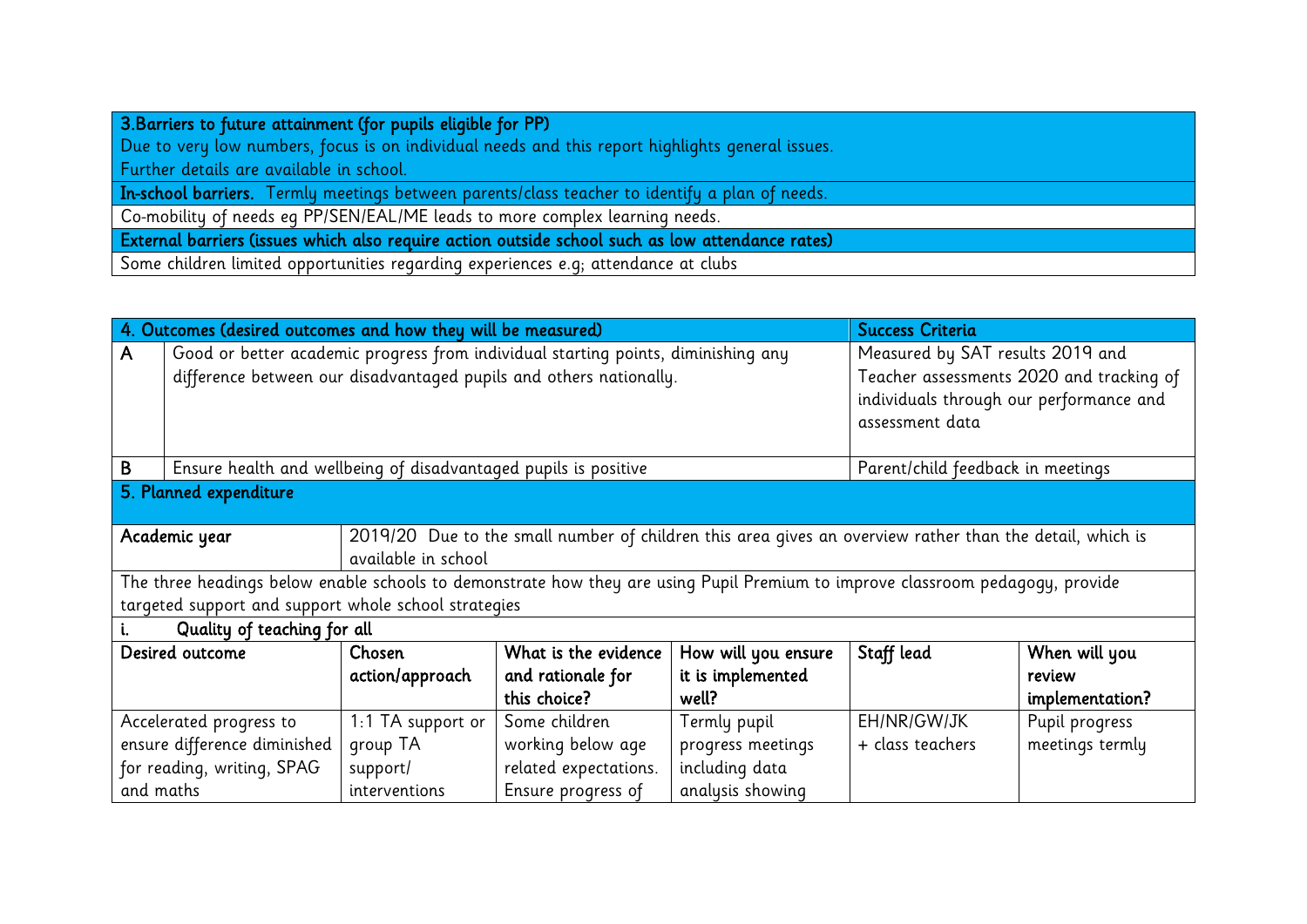|                                                           |                                                                                                                                                           | group is increased<br>and maintained.                                                                                  | progress of all<br>children.                                                               |                                          |                                            |
|-----------------------------------------------------------|-----------------------------------------------------------------------------------------------------------------------------------------------------------|------------------------------------------------------------------------------------------------------------------------|--------------------------------------------------------------------------------------------|------------------------------------------|--------------------------------------------|
| Health and wellbeing                                      | 1:1 TA support or<br>group TA well<br>being/<br>social/nurture<br>groups                                                                                  | To ensure the well<br>being of each child                                                                              | <b>Healthy Minds</b><br>Project with CAMHS<br>team (Started 2019-<br>2021)                 | TAs/Class teacher                        | Ongoing                                    |
| Total budgeted cost                                       |                                                                                                                                                           |                                                                                                                        |                                                                                            |                                          | £16,000                                    |
| <b>Targeted support</b><br>ü.                             |                                                                                                                                                           |                                                                                                                        |                                                                                            |                                          |                                            |
| Desired outcome                                           | Chosen<br>action/approach                                                                                                                                 | What is the evidence<br>and rationale for<br>this choice?                                                              | How will you ensure<br>it is implemented<br>well?                                          | Staff lead                               | When will you<br>review<br>implementation? |
| Staff can target appropriate<br>interventions effectively | Staff trained in<br>appropriate<br>interventions e.g<br>maths mastery,<br>speech and<br>language,<br>FFT, VIP,<br>Theraplay,<br>English/Maths<br>support, | Progressed increased<br>and maintained so<br>this group of<br>children achieve as a<br>group above<br>national figures | Provision mapping<br>linked to children's<br>needs. Pre/Post<br>intervention<br>assessment | $EH/NR/GW/JK +$<br><b>Class teachers</b> | Termly                                     |
|                                                           |                                                                                                                                                           |                                                                                                                        |                                                                                            |                                          |                                            |
| Total budgeted cost                                       |                                                                                                                                                           |                                                                                                                        |                                                                                            |                                          | £15,000                                    |
| Other approaches<br>iii.                                  |                                                                                                                                                           |                                                                                                                        |                                                                                            |                                          |                                            |
| Desired outcome                                           | Chosen<br>action/approach                                                                                                                                 | What is the evidence<br>and rationale for<br>this choice?                                                              | How will you ensure<br>it is implemented<br>well?                                          | Staff lead                               | When will you<br>review<br>implementation? |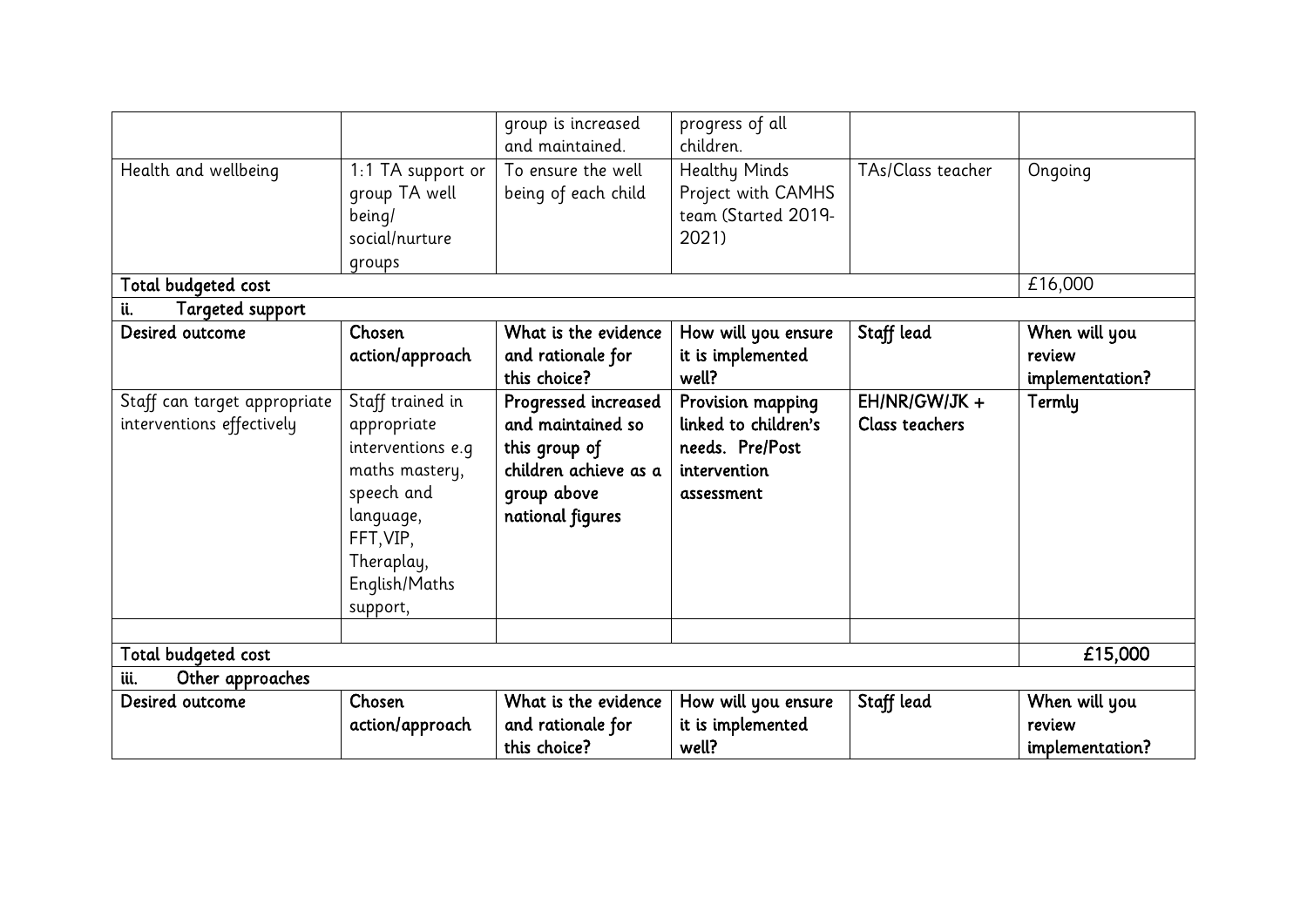| Disadvantaged pupils<br>experience a range of<br>experiences as their peers | paid club per<br>term plus school<br>trips/events are<br>paid for | Enables this group<br>of children to access<br>wider curriculum<br>and friendship<br>groups                      | after school<br>providers.                                                            | Communication with<br>parents. Links with                                                                           | EH + Admin team | Yearly<br>40 children<br>(PP/Ever 6 / PPP<br>and LAC)<br>£5880 1 per club<br>per term<br>£800 for trips $+$<br>additional for<br>Y4/5/6 residentials<br>Approx £2160 |
|-----------------------------------------------------------------------------|-------------------------------------------------------------------|------------------------------------------------------------------------------------------------------------------|---------------------------------------------------------------------------------------|---------------------------------------------------------------------------------------------------------------------|-----------------|----------------------------------------------------------------------------------------------------------------------------------------------------------------------|
| Total budgeted cost                                                         |                                                                   |                                                                                                                  |                                                                                       |                                                                                                                     |                 | £8840                                                                                                                                                                |
|                                                                             |                                                                   |                                                                                                                  |                                                                                       |                                                                                                                     |                 |                                                                                                                                                                      |
| 6. Review of expenditure                                                    |                                                                   |                                                                                                                  |                                                                                       |                                                                                                                     |                 |                                                                                                                                                                      |
| Previous Academic Year                                                      |                                                                   |                                                                                                                  | This area gives an overview rather than the detail due to<br>small number of children |                                                                                                                     |                 |                                                                                                                                                                      |
| Quality of teaching for all<br>i.                                           |                                                                   |                                                                                                                  |                                                                                       |                                                                                                                     |                 |                                                                                                                                                                      |
| Desired outcome                                                             | Chosen<br>action/approach                                         | <b>Estimated Impact:</b>                                                                                         |                                                                                       | Lessons learned                                                                                                     |                 |                                                                                                                                                                      |
| Accelerated progress to                                                     | 1:1 TA support or                                                 | Progress increased and                                                                                           |                                                                                       | Each child's needs assessed termly (Use of STAT/PITA                                                                |                 |                                                                                                                                                                      |
| ensure difference diminished                                                | group TA                                                          | maintained so achieved as                                                                                        |                                                                                       | Assessment system)                                                                                                  |                 |                                                                                                                                                                      |
| for reading, writing and<br>maths                                           |                                                                   | group above national figures                                                                                     |                                                                                       |                                                                                                                     |                 |                                                                                                                                                                      |
| Health and wellbeing                                                        | 1:1 TA support or<br>group TA                                     | Parents reported children<br>happier at social times in school<br>Healthy Minds Survey for all<br>parents/carers |                                                                                       | Focus of 1:1 group support changed as appropriate<br>Healthy Minds Project<br>Social emotional groups across school |                 |                                                                                                                                                                      |
| ii. Targeted support (this is quality of teaching for all)                  |                                                                   |                                                                                                                  |                                                                                       |                                                                                                                     |                 |                                                                                                                                                                      |